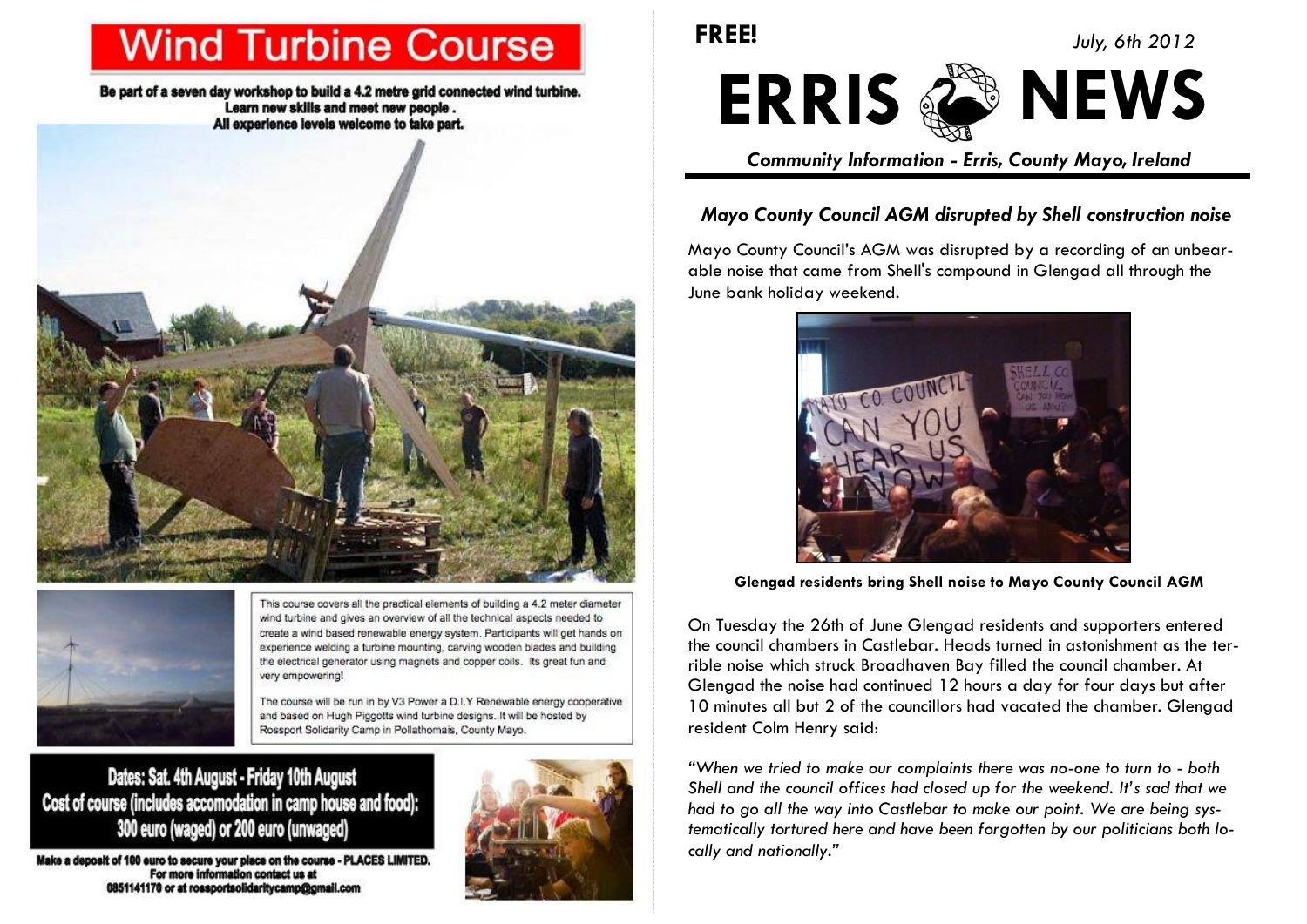## **Thousands of lugworms found dead on Glengad and Rossport beaches**

On the 2nd of July, thousands of dead Lugworms were found in the sands around Sruwaddacon estuary.



**Lugworms discovered dead on the strand at Glengad**

The dead lugworms were on both sides of the estuary, both on Glengad beach and Rossport strand. Further dead lugworms were also found at the east end of Sruwaddacon estuary at Aughoose.

Lugworms are almost never to be seen above the sand yet sections of the beaches were littered with both dead and almost dead lugworms. Rossport resident and ferryman Ray Corduff said he had never seen this occurrence before.

The Marine Institute has said that the deaths were caused by an algal bloom which is toxic to certain species of marine life. Evidence of the bloom has been discovered from Donegal to Clare.

A previous bloom on this part of the coastline lasted throughout the summer of 2005. A fisheries investigation into lugworm kills in Wexford in 1976 concluded that those deaths were also likely to be caused by an algal bloom.

### **Meitheal Iorrais 14th - 15th July 2012**

Meitheal Iorrais – a gathering to celebrate and grow community resilience – will be taking place at the rossport Solidarity Camp in Aughoose, Erris Co. Mayo on the 14th/15th July, 2012

The weekend will include a 'meitheal' at the camp gardens and local farms, workshops, discussions, kids activities, music and fun!

#### **The Solidarity Camp**

At the invitation of the local community, the Rossport Solidarity Camp was set up in June 2005 with the intention of supporting the people of the area in their stand against the Corrib Gas Project. The camp has set up at strategic points of opposition to Shell in Rossport, Glengad, and now in Aughoose. Over the years we've built strong ties with the people and the place itself.

Seven years on, reflecting over our years in Erris, we now return to our roots to celebrate this connection to community, diversity, the land and sea.

#### **Erris and the Meitheal**

Erris, steeped in a history of resistance over the centuries, has a strong tradition of farming and fishing in the most adverse of conditions. For generations people have eked out their survival along the remote coast, slowly and surely reclaiming land from bog.

During the meitheal gathering, it is our intention to share in these experiences, of what locally is called muinhin, which means of the place, and cointeann, which means the tension felt when that place and its people are being torn apart. We would like to open up questions and discussion about the nature of community resilience and sustainability and take a look at the schism that often seems to exist between the movements for personal sustainability and the fight against corporate and state power. Where should we be putting our energy and how can we work together with clearer understanding?

#### **Come join the Meitheal!**

The programme has been put together to give as much time as possible to walk the land, to remember the beauty of this place, so we have placed our talks and discussions together, leaving space during the day for fresh air, work and play. We are open to suggestions on how to improve on the above so if you have any ideas of other topics for discussion, let us know.

Looking forward to hearing from you and hope to see you for the Meitheal!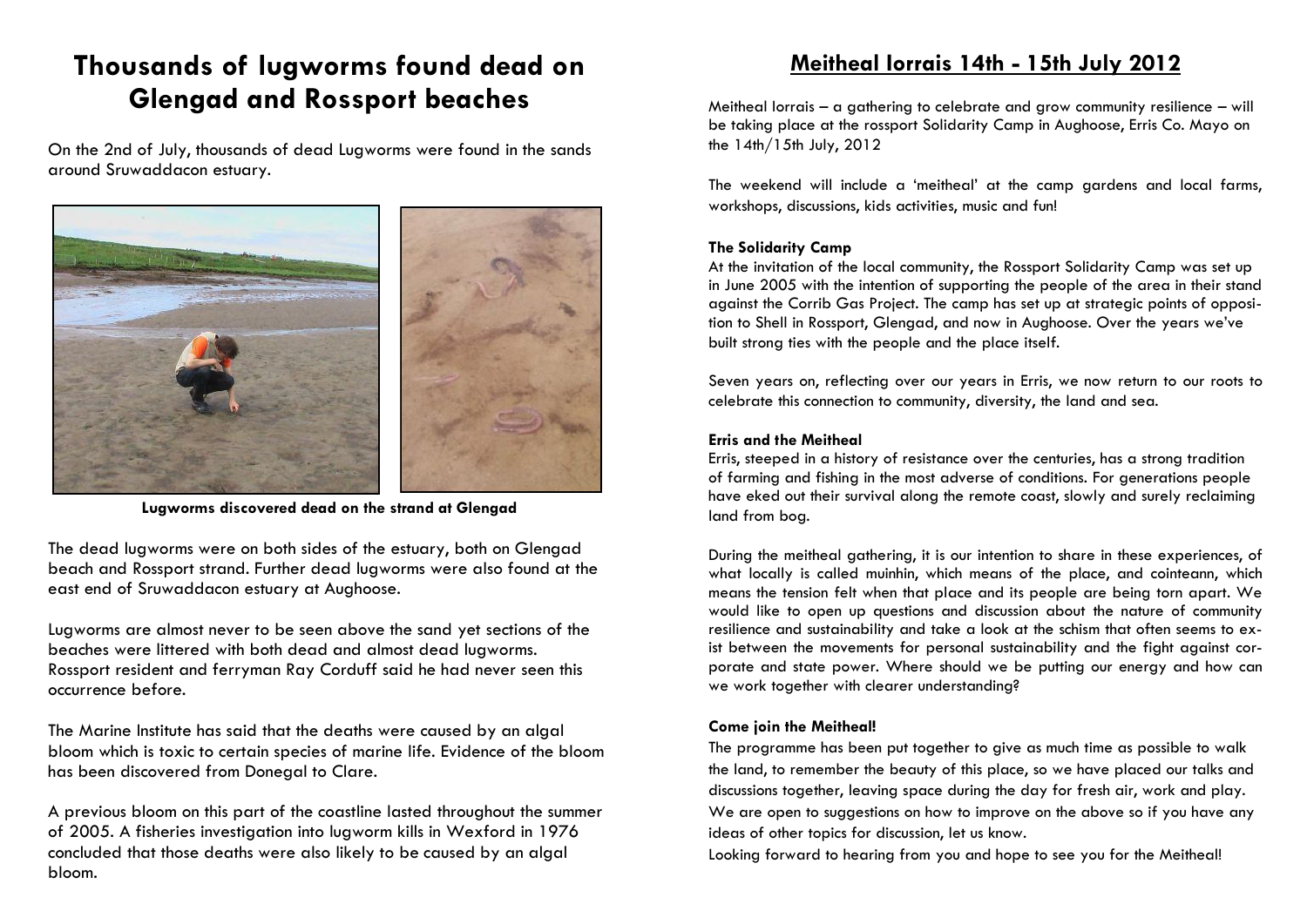# **OBEICHEAL** IORRAIS

A gathering to celebrate and grow community resilience<br>July 14th -15th July 2012

Community Meitheal Walks Workshops<br>Discussions Kids Activities Ceili and fun! Rossport Solidarity Camp, Aughoose, Co. Mayo

# PEOPLES' FORUM SEMINAR

Human Rights in Erris - Reports and Reportage

**INVER COMMUNITY CENTRE** 

10.30am - 4.30pm

**7th JULY 2012** 

SPEAKERS: Table Observers presentation, Betty Schult, William Hederman, Delegate from Irish Centre for Human Rights NUI Galway

TO BE CONFIRMED: Front Line, Editors from the Mayo News, Western People, Conaught Telegraph & Mayo Advertiser, Members of the Dáil Committee on Natural Resources

> Lunch 1 - 2pm Followed by open forum for discussion To be chaired by Andy Storey

For further details contact: 087 9591474 email: maurah.ias@eircom.net

## **Come to the Rossport Solidarity Camp** Day of Solidarity on Friday 13th July 2012

In support of the communities in Erris under occupation by Shell and the state

**Arrive Thursday 12th if possible** Bring a tent, sleeping bag, warm clothes & rain gear Food provided - donations welcome For more details: www.rossportsolidaritycamp.org or ring 085114117

For more information contact

www.rossportsolidaritycamp.org